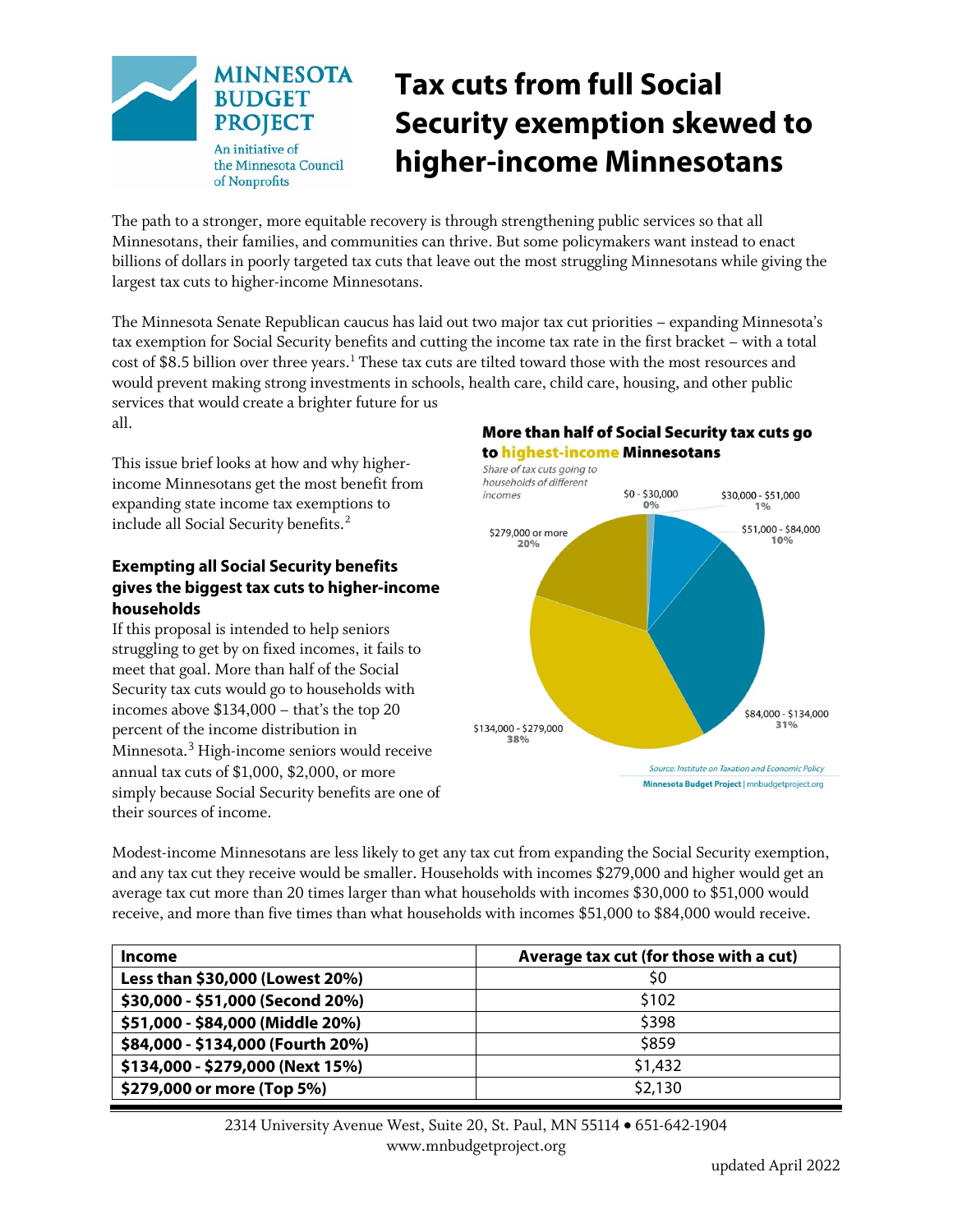### **Federal and state tax laws already provide targeted Social Security tax exemptions**

This proposal is so tilted towards higher-income households because both federal and state tax laws already provide tax exemptions for Social Security benefits that prioritize lower- and modest-income seniors.

Under federal tax laws, the lowest-income folks don't pay any federal income taxes on their Social Security benefits, and everyone has some of their Social Security benefits exempt. Minnesota follows this practice and adds additional exemptions targeted by income. The cumulative result is that about two-thirds of Social Security benefits going to Minnesota residents is already exempt from state income taxes.[4](#page-2-3)

Understanding which Social Security benefits are exempt and which are taxable is complicated.<sup>[5](#page-2-4)</sup> How much is exempt depends on a household's *provisional income*, which is their Federal Adjusted Gross Income minus taxable Social Security benefits plus some other kinds of income, including nontaxable interest and 50 percent of Social Security benefits.<sup>[6](#page-2-5)</sup>

## **Federal income tax treatment of Social Security benefits**

|                                      | <b>Single filers</b> | <b>Married filers</b> |
|--------------------------------------|----------------------|-----------------------|
| 100% of Social Security benefits are | \$25,000 or less     | \$32,000 or less      |
| exempt if provisional income is      |                      |                       |
| 50% of Social Security benefits are  | \$25,000 to \$34,000 | \$32,000 to \$44,000  |
| exempt if provisional income is      |                      |                       |
| 15% of Social Security benefits are  | \$34,000 or more     | \$44,000 or more      |
| exempt if provisional income is      |                      |                       |

On top of the federal exemption, Minnesota provides an additional income tax subtraction. For the 2021 tax year, married couples with provisional incomes up to \$80,270 can exempt an additional \$5,290 of Social Security benefits from state income taxes, and single and head of household filers with incomes up to \$62,710 can exempt an additional \$4,130. Seniors with incomes above these thresholds can subtract smaller amounts of Social Security benefits until their provisional incomes reach \$106,720 for married couples or \$83,360 for single or head of household filers.<sup>[7](#page-2-6)</sup> Both the income thresholds and amount of Social Security benefits that can be exempted are increased each year with inflation.

These special income tax exemptions and subtractions on Social Security benefits are in addition to the standard or itemized deductions that all Minnesotans can take that further reduce their taxable income.

The bottom line: the lowest-income Minnesotans don't pay any state income taxes on their Social Security benefits, and everyone has at least some of their income taxes exempt.

#### **Large tax cuts threaten essential public services**

Fiscal estimates from the Minnesota Department of Revenue demonstrate how the cost of the proposed Social Security exemption would grow over time from \$510 million in FY 2023 to \$547 million in FY 2024 to \$579 million in FY 2025.<sup>[8](#page-2-7)</sup> The cost will continue to grow as the number of Minnesota seniors grows. It would cut state revenues at the same time that the number of seniors is growing, and threaten the services they count on, whether those be community-based services to enable them to stay in their homes, transit services to get to the doctor or shopping, or high quality nursing home care. And as noted above, the majority of the tax cuts would go to high-income seniors, not those seniors struggling the most to pay the bills.

Proponents of this tax cut point out that there are other states that don't tax Social Security income. But those other states are facing severe financial challenges down the road that will make it more difficult to provide the